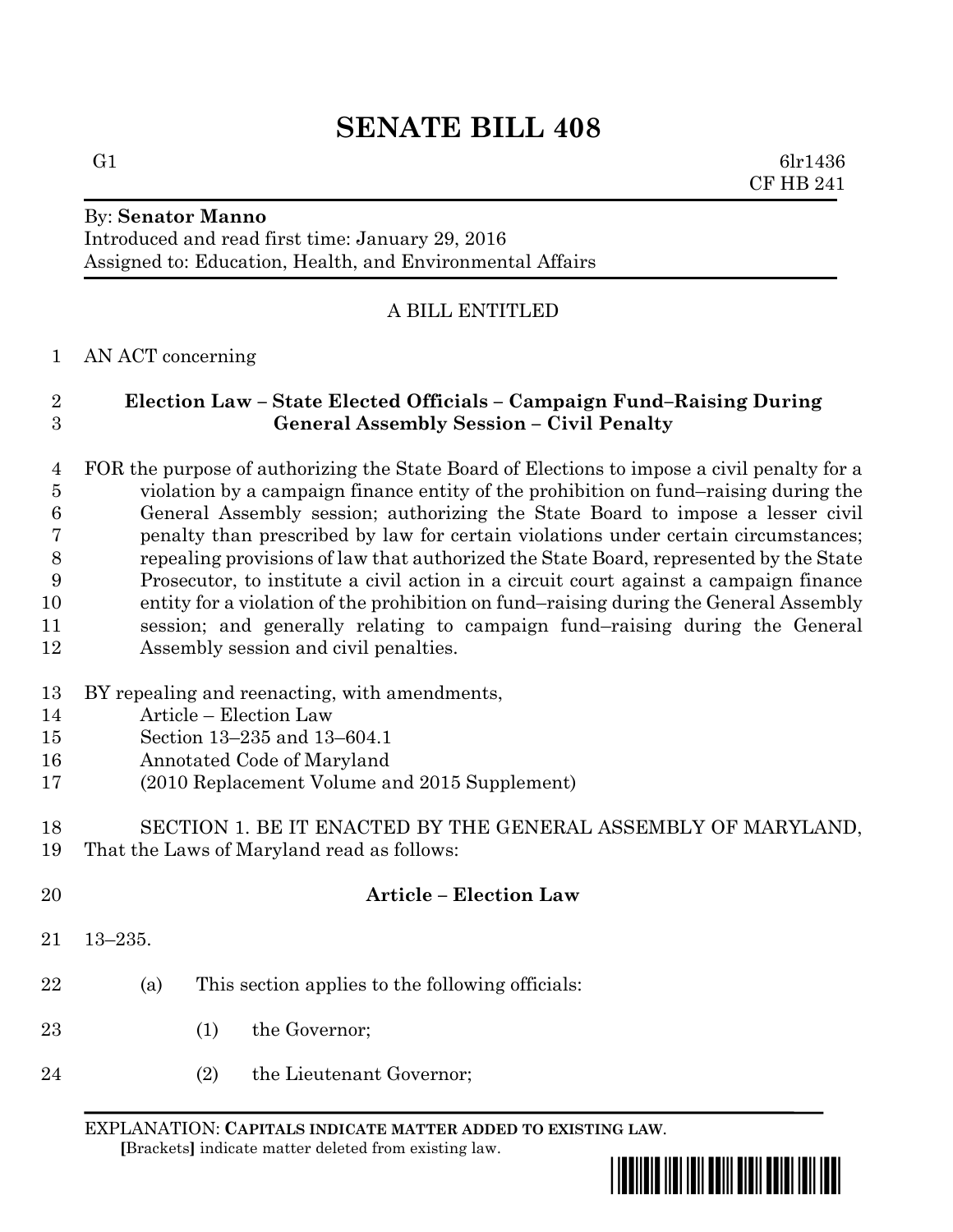| $\mathbf{1}$                       | (3)                                                                                                                                                                                                                                                                                                                                                                                                                                                                                | the Attorney General;                                                     |  |
|------------------------------------|------------------------------------------------------------------------------------------------------------------------------------------------------------------------------------------------------------------------------------------------------------------------------------------------------------------------------------------------------------------------------------------------------------------------------------------------------------------------------------|---------------------------------------------------------------------------|--|
| $\sqrt{2}$                         | (4)                                                                                                                                                                                                                                                                                                                                                                                                                                                                                | the Comptroller; and                                                      |  |
| 3                                  | (5)                                                                                                                                                                                                                                                                                                                                                                                                                                                                                | a member of the General Assembly.                                         |  |
| $\overline{4}$<br>5<br>6<br>7<br>8 | Except as provided in subsection $(c)$ , $(d)$ , or $(e)$ of this section, during a regular<br>(b)<br>session of the General Assembly an official described in subsection (a) of this section, or a<br>person acting on behalf of the official, may not, as to a candidate for federal, State, or local<br>office, or a campaign finance entity of the candidate or any other campaign finance entity<br>organized under this title and operated in coordination with a candidate: |                                                                           |  |
| $\boldsymbol{9}$                   | (1)                                                                                                                                                                                                                                                                                                                                                                                                                                                                                | receive a contribution;                                                   |  |
| 10                                 | (2)                                                                                                                                                                                                                                                                                                                                                                                                                                                                                | conduct a fund-raising event;                                             |  |
| 11                                 | (3)                                                                                                                                                                                                                                                                                                                                                                                                                                                                                | solicit or sell a ticket to a fund-raising event; or                      |  |
| 12<br>13                           | (4)<br>to the session.                                                                                                                                                                                                                                                                                                                                                                                                                                                             | deposit or use any contribution of money that was not deposited prior     |  |
| 14<br>15<br>16<br>17               | An official described in subsection (a) of this section, or a person acting on<br>$\left( \mathrm{c} \right)$<br>behalf of the official, is not subject to this section when engaged in activities solely related<br>to the official's election to an elective federal or local office for which the official is a filed<br>candidate.                                                                                                                                             |                                                                           |  |
| 18<br>19<br>20                     | Under the Public Financing Act, a gubernatorial ticket, during the year of the<br>(d)<br>election only, may accept eligible private contributions and any disbursement of funds by<br>the State Board that is based on the eligible private contributions.                                                                                                                                                                                                                         |                                                                           |  |
| 21<br>22<br>23                     | An official described in subsection (a) of this section, or a person acting on<br>(e)<br>behalf of the official, may deposit a contribution during the legislative session if the<br>contribution was made electronically before the start of the session.                                                                                                                                                                                                                         |                                                                           |  |
| 24<br>25<br>26                     | (f)<br>As to a violation of this section, the campaign finance entity of the<br>(1)<br>official in violation is liable for a civil penalty as provided in [this subsection] $\S 13-604$ OF<br>THIS TITLE.                                                                                                                                                                                                                                                                          |                                                                           |  |
| 27<br>28<br>29                     | The State Board, represented by the State Prosecutor, may institute a<br>$\left[ \frac{2}{2} \right]$<br>civil action in the circuit court for any county seeking the civil penalty provided in this<br>subsection.                                                                                                                                                                                                                                                                |                                                                           |  |
| 30<br>31                           | (3)<br>violation shall:                                                                                                                                                                                                                                                                                                                                                                                                                                                            | A campaign finance entity that receives a contribution as a result of the |  |
| 32                                 |                                                                                                                                                                                                                                                                                                                                                                                                                                                                                    | refund the contribution to the contributor; and<br>(i)                    |  |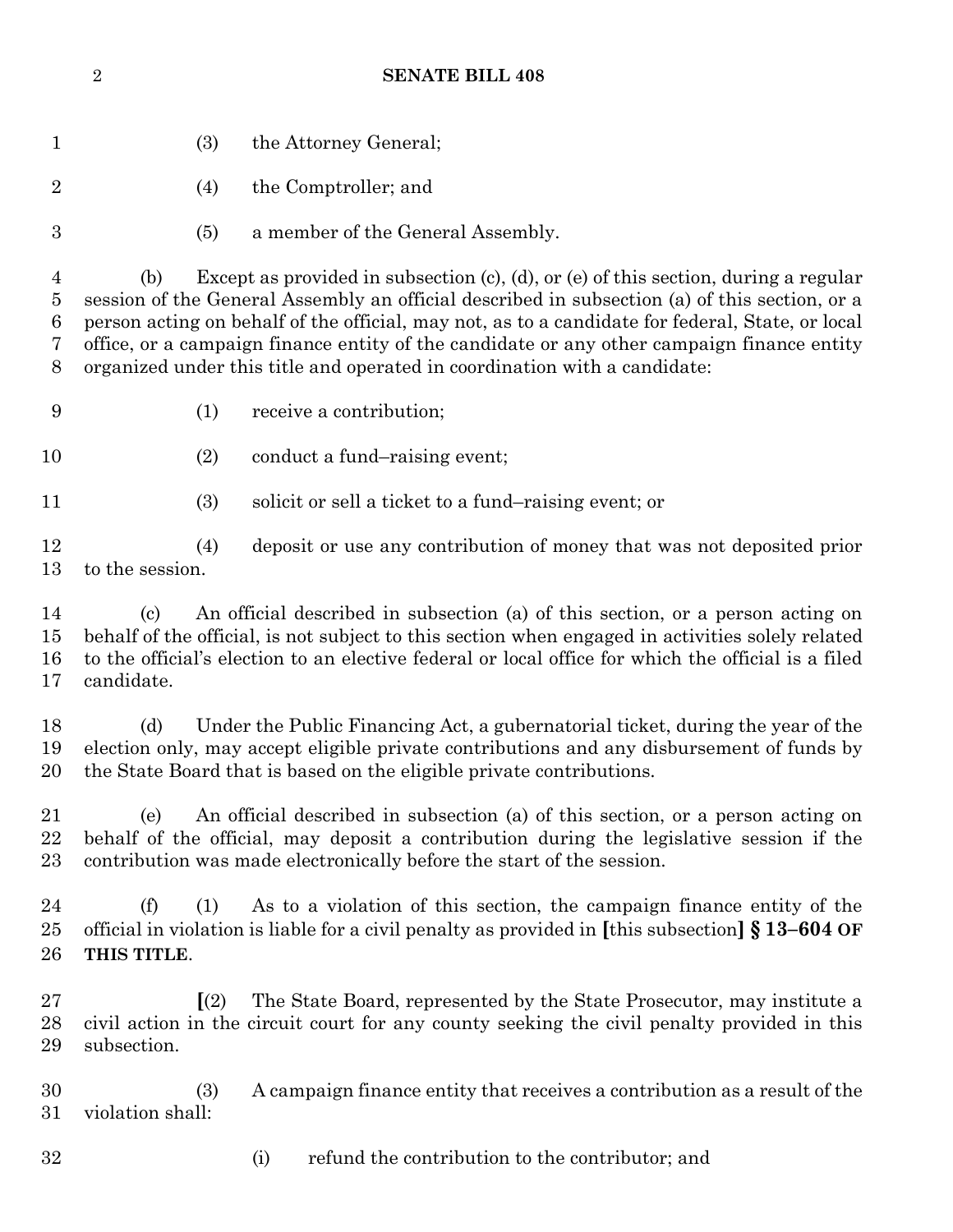#### **SENATE BILL 408** 3

 (ii) pay a civil penalty that equals the sum of \$1,000 plus the amount of the contribution.**] [**(4)**] (2)** A civil penalty imposed under this subsection shall be distributed to the Fair Campaign Financing Fund established under § 15–103 of this article. 13–604.1. (a) In this section, "person" includes a political committee. (b) The State Board may impose a civil penalty in accordance with this section for the following violations: 9 (1) making a disbursement in a manner not authorized in  $\S$  13–218(b)(2), (c), and (d) of this title; 11 (2) failure to maintain a campaign bank account as required in  $\S 13-220(a)$  of this title; (3) making a disbursement by a method not authorized in § 13–220(d) of this title; (4) failure to maintain detailed and accurate account books and records as required in § 13–221 of this title; **(5) FUND–RAISING DURING THE GENERAL ASSEMBLY SESSION IN A MANNER NOT AUTHORIZED IN § 13–235 OF THIS TITLE; [**(5)**] (6)** failure to report all contributions received and expenditures made as required in § 13–304(b) of this title; **[**(6)**] (7)** failure to include an authority line on campaign material as required in § 13–401 of this title; or **[**(7)**] (8)** failure to retain a copy of campaign material as required in § 13–403 of this title. (c) A civil penalty imposed under this section for a violation specified in subsection (b) of this section is in addition to any other sanction provided by law. (d) **(1) [**The**] EXCEPT AS PROVIDED IN PARAGRAPH (2) OF THIS SUBSECTION, THE** amount of a civil penalty imposed under this section may not exceed \$500 for each violation.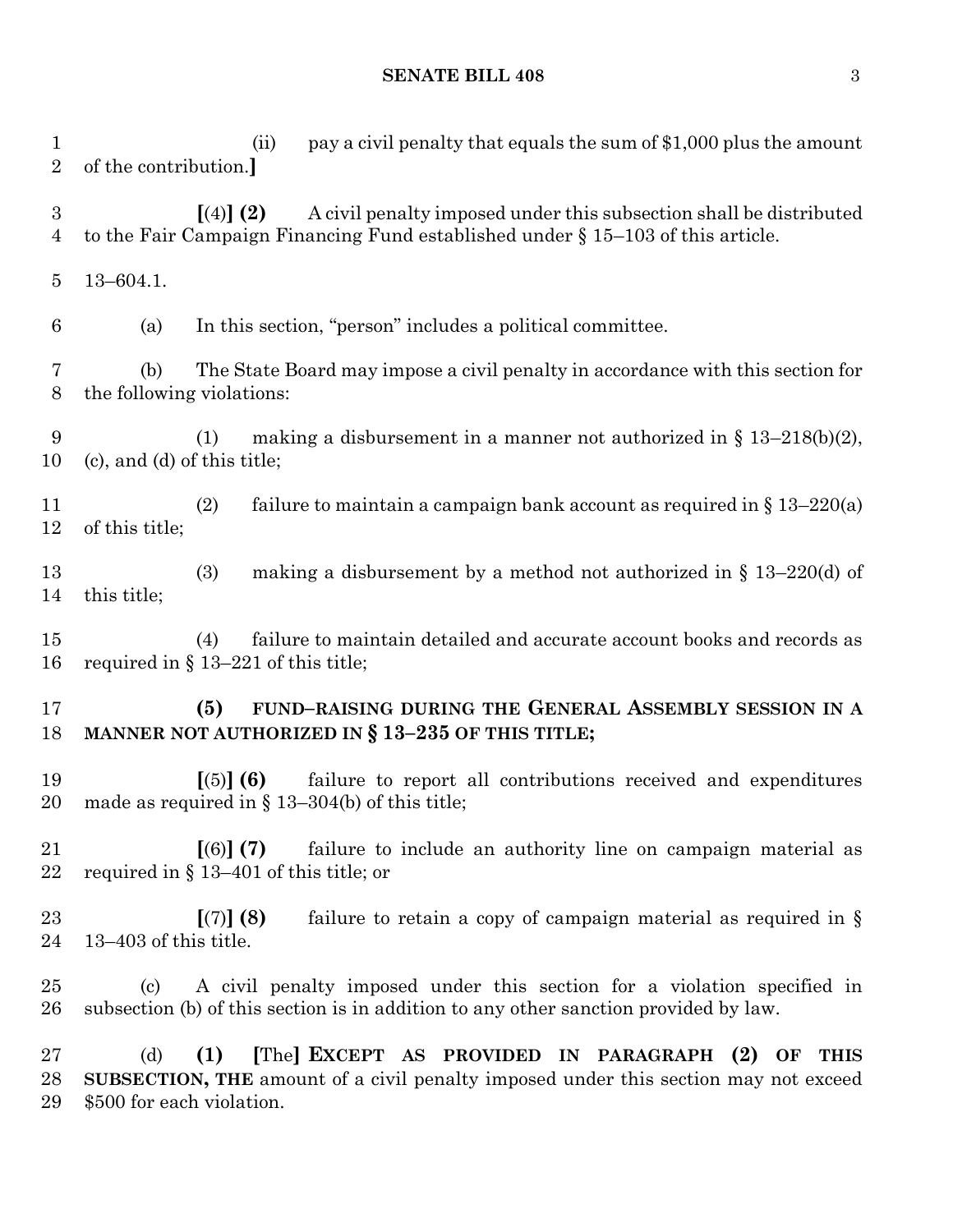**(2) AS TO A VIOLATION OF § 13–235 OF THIS TITLE, THE CAMPAIGN FINANCE ENTITY THAT RECEIVES A CONTRIBUTION AS A RESULT OF A VIOLATION SHALL: (I) REFUND THE CONTRIBUTION TO THE CONTRIBUTOR; AND (II) PAY A CIVIL PENALTY THAT EQUALS \$1,000 PLUS THE AMOUNT OF THE CONTRIBUTION, UNLESS THE STATE BOARD AT ITS DISCRETION ASSESSES A LESSER PENALTY FOR GOOD CAUSE.** (e) The civil penalty is payable to the State Board by the person charged in a citation within 20 calendar days after service of the citation.

 (f) (1) Subject to paragraphs (2) and (3) of this subsection, a civil penalty imposed under this section shall be paid by the campaign finance entity.

 (2) If the campaign finance entity has insufficient funds with which to pay the full amount of the civil penalty in a timely manner, after the campaign account of the finance entity is exhausted the balance of the civil penalty is the joint and several liability of the responsible officers.

 (3) If a violation is committed by a person not acting on behalf of, or at the request or suggestion of, a candidate or a campaign finance entity, the civil penalty shall be paid by the person who committed the violation.

 (g) The State Board may issue a citation to any person the State Board believes is committing or has committed a violation specified in subsection (b) of this section.

 (h) The citation shall be served on the defendant in accordance with the Maryland Rules.

(i) The citation shall contain:

 (1) the certification by the State Board attesting to the truth of the matter set forth in the citation;

- (2) the name and address of the person charged;
- (3) the nature, time, and place of the violation;
- 28 (4) the manner in which the violation occurred;
- 29 (5) the amount of the penalty assessed;
- (6) the manner, time, and location to pay the penalty;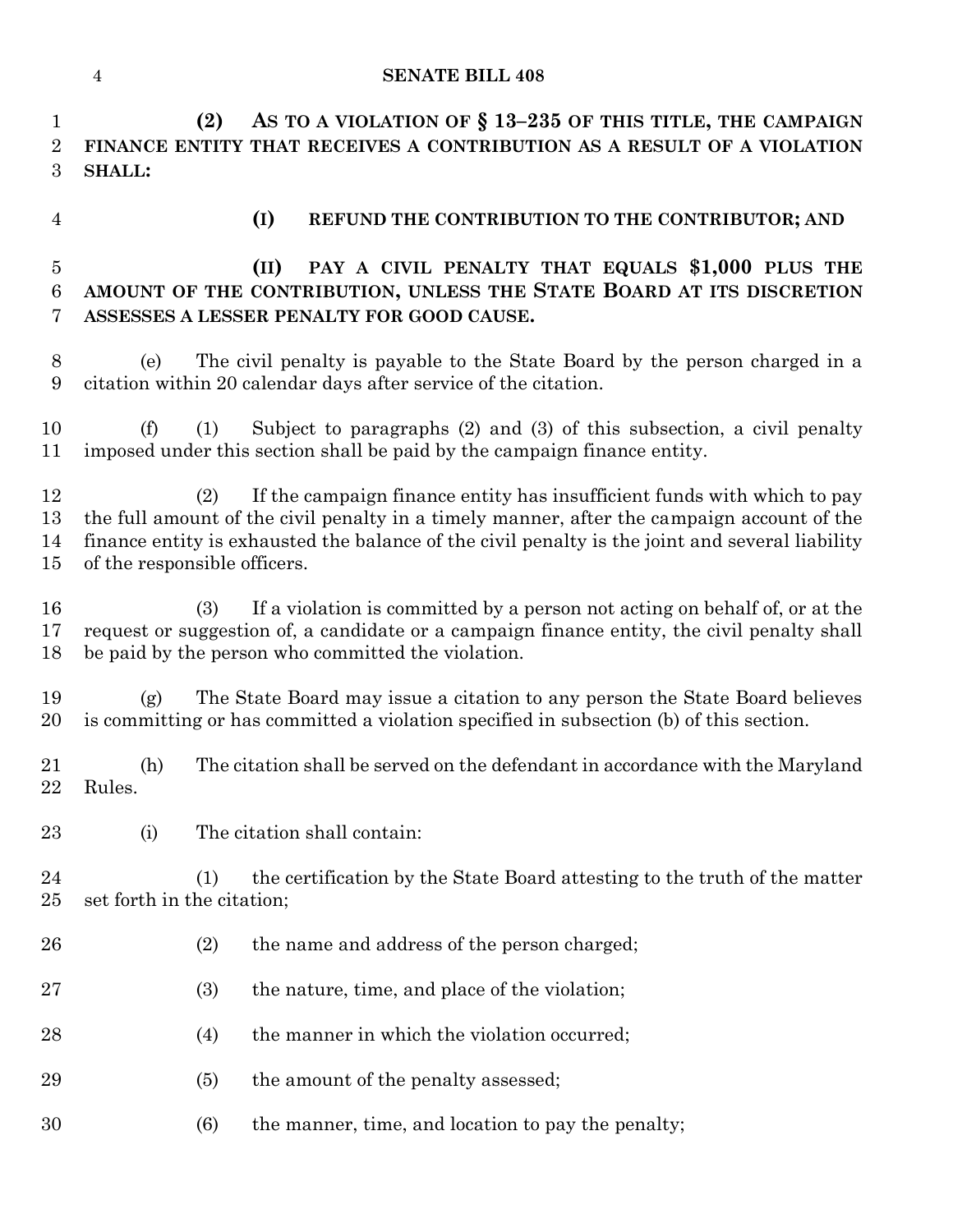## **SENATE BILL 408** 5

 (7) a statement that the person receiving the citation has a right to trial in the District Court; and

 (8) the effect of failing to pay the assessed fine or of failing to demand a trial within the prescribed time.

 (j) (1) A person charged in a citation may elect to stand trial for the violation by notifying the State Board in writing of the person's intent to stand trial.

 (2) The written notice shall be given at least 5 days before the date of payment as set forth in the citation.

 (k) (1) On receipt of the written notice of intent to stand trial, the State Board shall forward to the State Prosecutor a copy of the citation and the written notice.

 (2) The State Prosecutor shall forward to the District Court having venue a copy of the citation and the written notice.

13 (3) On receipt of the citation and the written notice:

 (i) the State Prosecutor shall assume responsibility for prosecuting the violation; and

 (ii) the District Court shall schedule the case for trial, notify the defendant of the trial date, and summon the defendant to appear.

 (l) (1) If a person charged in a citation fails to pay the penalty by the date of payment set forth in the citation and fails to deliver to the State Board the written notice of intent to stand trial, the person is liable for the assessed penalty.

 (2) The State Prosecutor, on behalf of the State Board, may double the penalty to an amount not to exceed \$1,000 and request adjudication of the case through the District Court by filing a demand for judgment on affidavit.

 (m) The defendant's failure to respond to the summons of the District Court shall result in the entry of judgment against the defendant in favor of the State Board in the amount set forth in the citation if a proper demand for judgment on affidavit has been made.

(n) If a person is found by the District Court to have committed a violation:

 (1) (i) the District Court shall order the person to pay the penalty set forth in the citation and may double the amount of the penalty to an amount not to exceed \$1,000;

 (ii) the penalty imposed shall constitute a judgment in favor of the State Board; and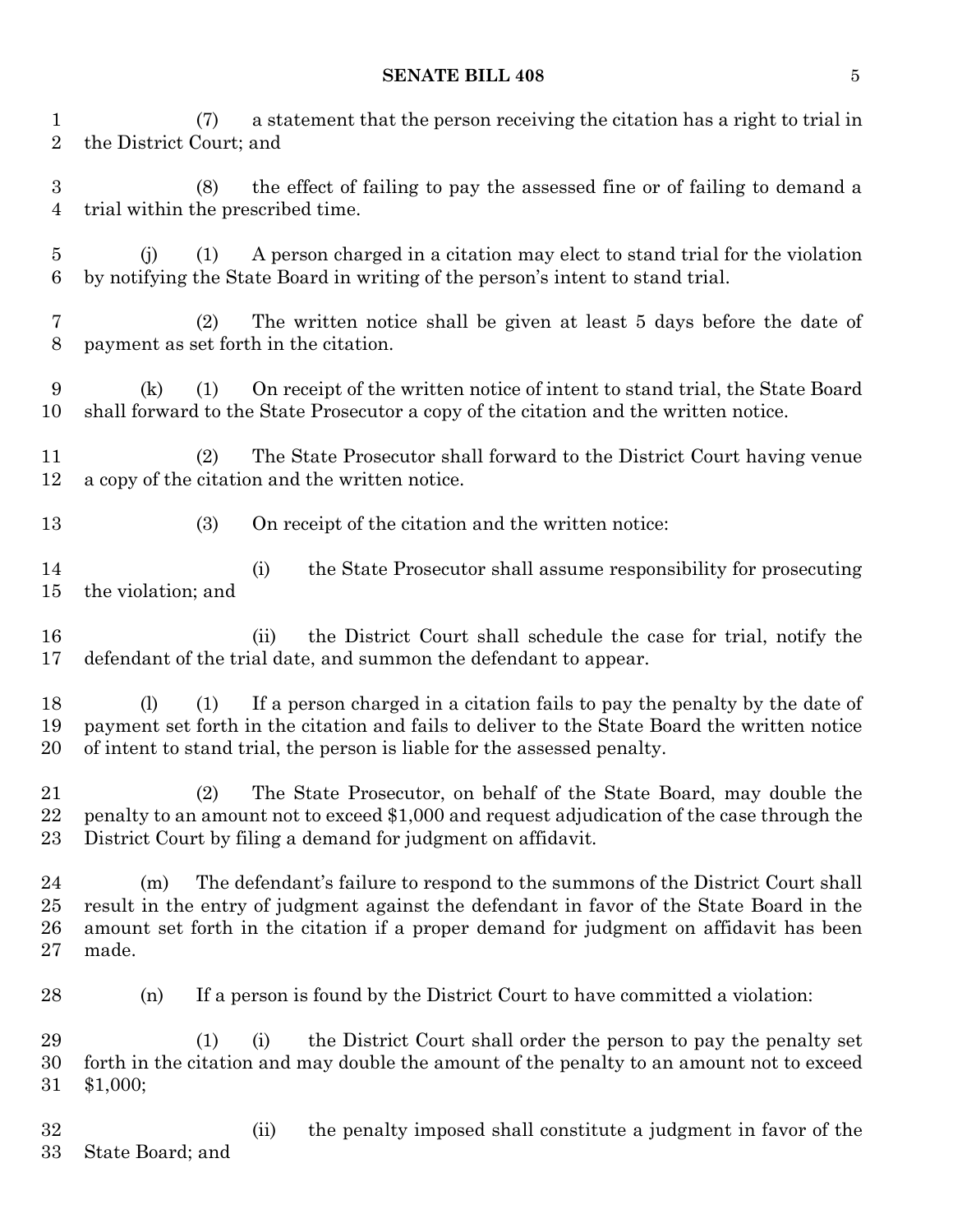| $\mathbf{1}$<br>$\overline{2}$<br>$\boldsymbol{3}$<br>$\overline{4}$ |                         | if the penalty remains unpaid for 30 days following the date of<br>(iii)<br>its entry, the judgment shall be enforceable in the same manner and to the same extent as<br>other civil judgments for money unless the court has suspended or deferred payment of the<br>penalty as provided in item (2) of this subsection; |
|----------------------------------------------------------------------|-------------------------|---------------------------------------------------------------------------------------------------------------------------------------------------------------------------------------------------------------------------------------------------------------------------------------------------------------------------|
| $\bf 5$<br>6                                                         |                         | the District Court may suspend or defer the payment of any penalty<br>(2)<br>under conditions that the court sets;                                                                                                                                                                                                        |
| 7<br>8                                                               | District Court; and     | the defendant shall be liable for the costs of the proceedings in the<br>(3)                                                                                                                                                                                                                                              |
| 9                                                                    |                         | the District Court may order the person to abate the violation.<br>(4)                                                                                                                                                                                                                                                    |
| 10<br>11                                                             | $\circ$                 | If a defendant fails to pay any penalty or cost imposed by the District Court<br>without good cause, the District Court may punish the failure as contempt of court.                                                                                                                                                      |
| 12                                                                   | (p)                     | Adjudication of a violation under this section:                                                                                                                                                                                                                                                                           |
| 13                                                                   |                         | (1)<br>is not a criminal conviction; and                                                                                                                                                                                                                                                                                  |
| 14<br>$15\,$                                                         | conviction.             | does not impose any of the civil disabilities that arise from a criminal<br>(2)                                                                                                                                                                                                                                           |
| 16                                                                   | (q)                     | In a District Court proceeding relating to a violation under this section:                                                                                                                                                                                                                                                |
| 17<br>18                                                             |                         | the State Prosecutor has the burden to prove that the defendant has<br>(1)<br>committed the violation by clear and convincing evidence;                                                                                                                                                                                   |
| 19<br>20                                                             |                         | the District Court shall apply the evidentiary standards as provided by<br>(2)<br>law or rule for the trial of civil causes;                                                                                                                                                                                              |
| 21<br>22                                                             |                         | the District Court shall ensure that the defendant has received a copy<br>(3)<br>of the charges against the defendant and that the defendant understands those charges;                                                                                                                                                   |
| 23<br>24<br>25                                                       | defendant's own behalf; | the defendant may cross-examine all witnesses who appear against the<br>(4)<br>defendant, produce evidence or witnesses in the defendant's own behalf, or testify in the                                                                                                                                                  |
| $26\,$<br>$27\,$                                                     | (5)                     | the defendant shall be entitled to be represented by counsel of the<br>defendant's own selection and at the defendant's own expense;                                                                                                                                                                                      |
| 28                                                                   |                         | the defendant may enter a plea of guilty or not guilty of the violation as<br>(6)                                                                                                                                                                                                                                         |

charged; and